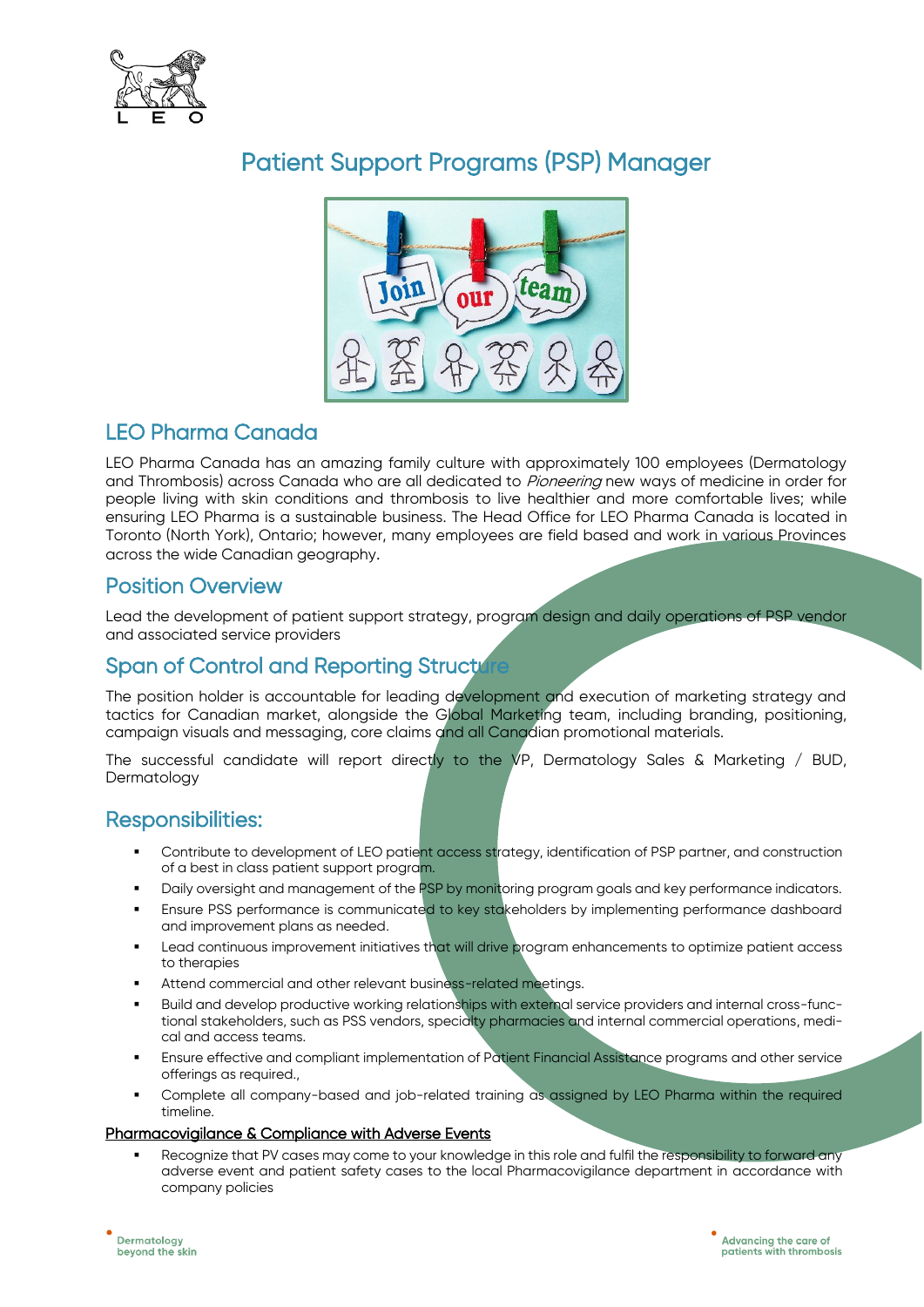

#### General

- Ensure compliance with appropriate SOP's, policies and guidelines
- Complete mandatory training in assigned timelines upon hire as well as when new policies, SOP's, guidance are issued
- Participate in personal development and training sessions as required for the position
- Work in a safe manner that does not endanger yourself or co-workers. Report any health or safety concerns (internal and external) in compliance with LEO policy and standard procedures
- Strive to consistently uphold LEO Pharma's core values
- Execute other duties as may be required by Executive team members and other members of LEO Pharma's Management team as training and experience allow

# Qualifications:

- Bachelor's Degree required.
- Minimum 5 years of working in the pharma/biotech space, with at least 3+ years leading in patient support programs required.
- **•** Demonstrated experience developing and managing manufacturer PSP operations or specialty drug patient programs.
- Strong track record of cross-functional leadership.
- Understanding of the dermatology market and the specific access support needs for patients with biologics and rare diseases.
- In depth knowledge of pharmaceutical manufacturer compliance, patient confidentiality, product reimbursement and product access requirements.
- Knowledge of regulations and laws governing the protection of patient identifying information
- Proven track record developing and delivering patient support and reimbursement solutions in a high impact and cost-effective way.
- Strategic thinker with strong analytical skills and a careful attention to detail
- Must be a true team player and work collaboratively with key internal stakeholders within both LEO Canada and LEO Global.
- Proactive, results oriented, self-starter with a solution-oriented mind set
- Must adhere to LEO Pharma's core values, policies, procedures and business ethics.
- Must be able to perform all essential functions of the position, with or without reasonable accommodation.

# Capabilities and Competencies:

| Competency               | <b>Behavioural Indicators</b>   |
|--------------------------|---------------------------------|
| <b>Stakeholder Focus</b> | Drive for Results               |
| <b>Strategic Mindset</b> | <b>Situational Adaptability</b> |
| Being resilient          | <b>Manager Complexity</b>       |
| <b>Manages Ambiguity</b> |                                 |

### Working Conditions:

- Normal business working environment.
- This role may require up to 15% travel subject to relevant travel quidelines in effect as per Company and/or country restrictions

# Interview Process: